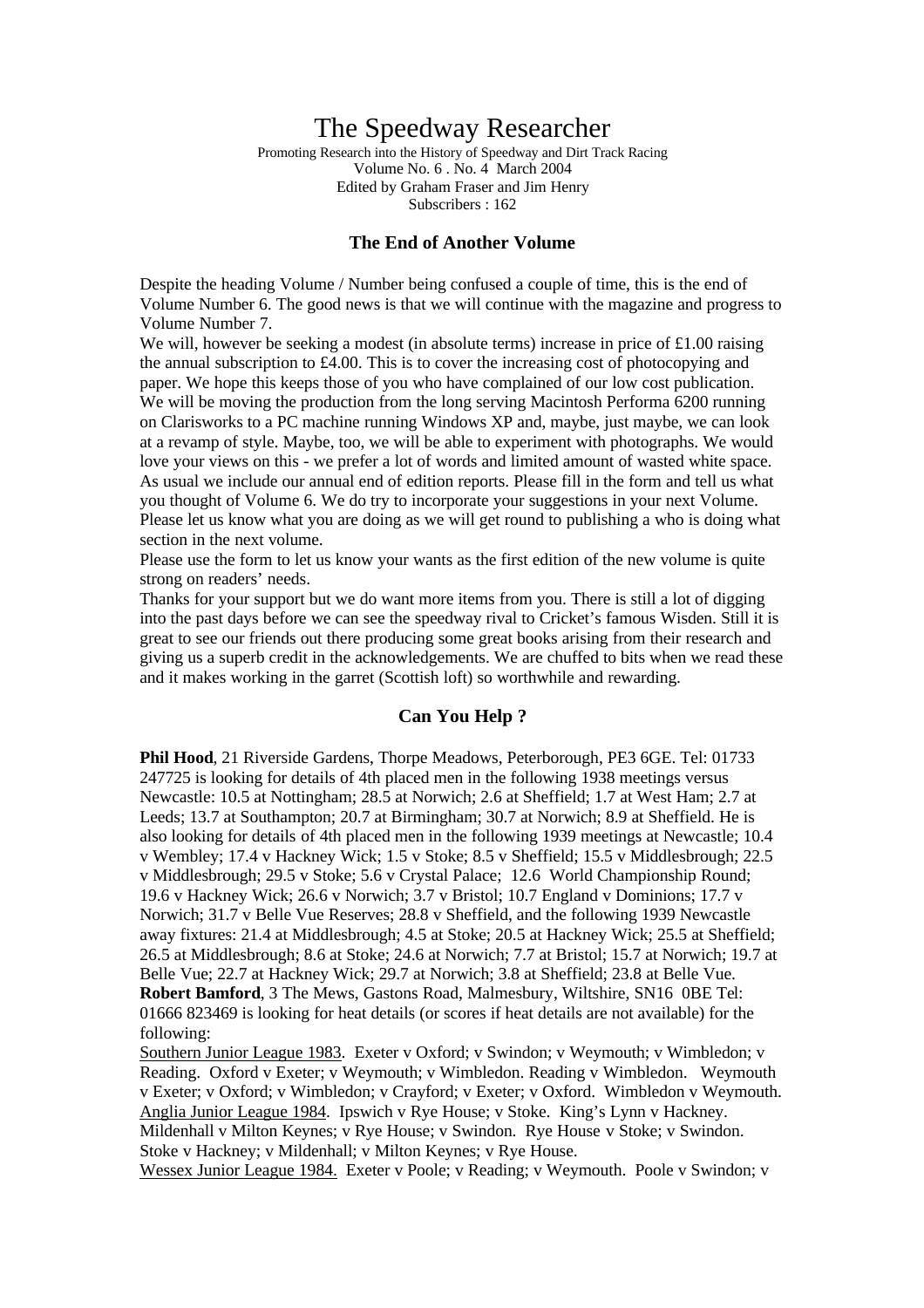Weymouth. Weymouth v Exeter; Weymouth v Poole; v Reading; v Swindon.

#### **Oops!**

**R.Martin**, 23 Westfield Avenue, Wigston, Leicester LE18 1HY suggests that we have errors in the tables for the National League Division Two North and South Leagues shown in Volume 6 No.1 June 2003. Thanks for this effort. Anyone like to check the scores in Volume 5 No.4 and the tables in V6 /No.1 and get back to us?

### **Nuggets**

**Deborah Cherry**, our lady researcher who is working on a history of female speedway riders, sends us a couple of nuggets. The first is from the Daily Mail dated 11.4.1938. "The 25,000 spectators at the opening meeting of the season at Harringay on Saturday did not realise that Norman Parker, the English international was riding with a six inches part of his body uninsured. Parker sustained a double fracture of his left arm in a track accident last April and had not ridden until Saturday. All riders must be insured before competing but earlier in the day the insurance company contended that Parker was unfit to ride as he had not recovered from the year-old smash. The Harringay medical advisor disagreed with his opinion so Parker was rushed for a Harley Street specialist for examination and as a result he was declared fit.The insurance company was again approached and an unusual compromise was agreed. They agreed to insure Parker against risk of accident except to the previously fractured part of the arm - three inches above and three inches below the left elbow. Parker played a big part in Harringay's 40 - 32 win over West Ham scoring 9 out of a possible 10 points." The second is from the Daily Mail of 12.4.1938. "Spectators going into Wimbledon Speedway last night were surprised to see a police car dash up to the entrance shortly before racing began. Two officers jumped out and entering the manager's office asked for the gun used to signal the finish of a race. The management had forgotten to obtain a licence. At first the police insisted on removing the gun but after the start of the meeting had been delayed for several minutes a compromise was reached. Wimbledon were allowed to use their gun after undertaking to take out a licence today."

# **The Early Days of Suffolk Speedway Part 2**

We continue with **Keith Farman's** history of the pre-war action in Suffolk. **Gunton Speedway 1934**

The club moved to the new track in 1934, and was advertised as the only Private Track in the country, with five meetings being reported in the local press. Plus, they also advised that they were affiliated to the A.C. U.

Mr Meadows, an excellent name for a farmer, farmed the surrounding land, but one field remained under the control of the Country Club, that Chatsworth, one of the leading lights of the Lowestoft Club owned. Late on it was owned by Mr Lambert of Lambert's Tea who turned it into a Holiday camp and later still Warner's Holiday Camp, who now use the field for recreational purposes.

The main approach to the track was from the Lowestoft to Yarmouth road (A12), the other entrance was off Corton Long Lane via the Meadows farm, leading to the Hall where parking would be, then on to the field.

Mr Meadows would take his daughter and son Dennis to watch from a hedge close to the track. As Dennis recalled as a five year old, he enjoyed the racing and the loud roar of the racing bikes but they were long delays between the races, as it seemed there were so many accidents that meant long delays.

The first meeting was held on Sunday 17 June. The next meeting was the usual handicap races but the last four all featured team racing. Suffolk defeated Essex 43 - 20, Norfolk 29 - 24 and, in the last meeting, Suffolk lost to The Rest 26 - 20. The riders were mainly the same in all the matches. Sparkes was the top man and I would guess that he was in fact Fred Leavis. The track was not ideal, as from the start the riders went downhill into the first bend, and of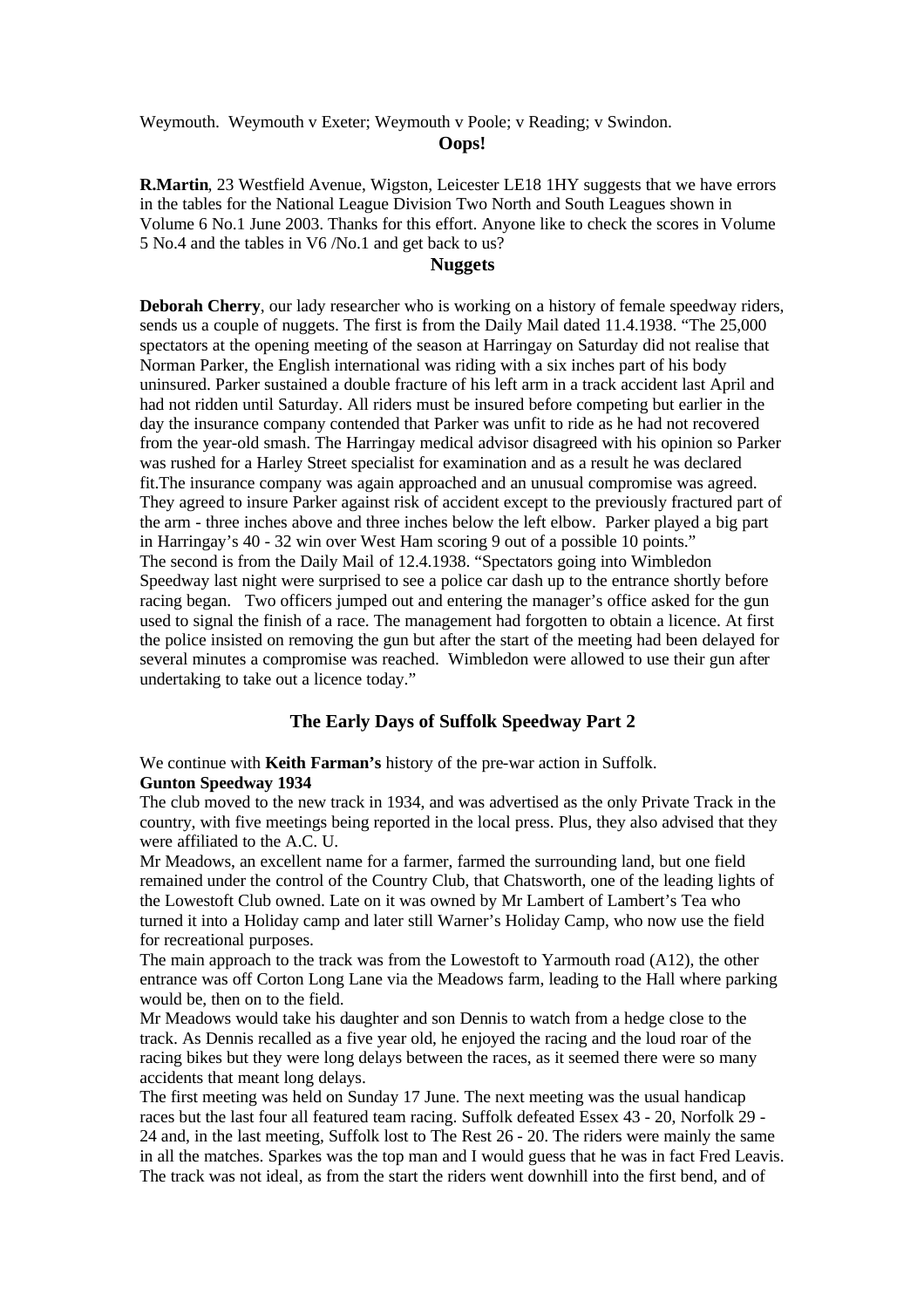course, that meant they would be going uphill on the back straight. This was not the only cause for concern as there were three large trees by the side of the track.

One of the local lads was Roy Munnings who rode under the name of Jack Royal. Frederick Newson, who good at nicknames, called him Spike as Roy was very moved by Spike Rhiando. Once Roy actually rode under the name of Spike Royal.

One of the most talked about events at Gunton was when Roy swerved into one of the track side trees and was thrown 20 feet into the air.

Roy was the top of the local Lowestoft riders and with better machinery he could well have become a reasonably competent professional rider. At the track he would get his son Jack to cover his Rudge with an old coat. This was done so that if an ACU official came along he would not be recognised.

Roy was one of the many riders who would change his name. Often this was done for tax purposes. I believe he used the name J.Munn to race with some success at Bradwell. In 1934 Roy raced at the Firs Stadium in novices' races but here he used his own name. He also raced under his own name at Holbeach.

After the speedway had finished at Lowestoft Road, Roy met a sad death. He had gone on a works outing to Ipswich and had to be back for his shift. He hitched a lift back to Lowestoft on a lorry. On the way back another lorry had broken down by the side of the road and was parked without any lights. The driver of the lorry in which Roy was travelling failed to notice it until it was too late and collided with it. Sadly Roy was killed in the crash.

#### **East Coast Speedway Pakefield 1935**

The East Coast Speedway ran for two seasons, 1935 and 1936 staging a number of meetings on Sunday afternoons at 3 o'clock. They now were not only affiliated to the ACU, but also they had a permit number B524. They were run under the auspices of the Lowestoft and District Motor Club. The track was in a large field which is south of the present Safeway Supermarket on the A12 just off the Gisleham road.

The Eastern Coach Works sponsored the track as it was their sports field. I believe that it was not the same track was used in 1933. It was certainly a better track than that at Gunton as it did not have the hazards associated with the slopes and the trees.

This track however did have a dyke (ditch in this area) near the paddocks (pits) and in one race Jack Colby all but ended up in it. Jack was one of the local riders and was nicknamed Pinny as he always had an old grey bike. His father was a very successful fisherman and Pinny was one of the great characters of the Lowestoft club.

Jack's wife Mag was pleasant happy girl well aware of her husband's love of gambling, She would often claim that Pinny would bet on the outcome of two flies climbing up a wall. Jack would go on to make his fortune in the world. He became a millionaire, owned a Rolls Royce and smoked large cigars. When he retired he became the local school lollipop man. In 1935 Fred W. Samwell was the leading light behind this track as he was the honorarye secretary, clerk of the course and announcer, plus he wrote all the notes for the club in the Lowestoft Journal.

The meetings would start to the strains of the club's signature tune "Blaze Away" and now, with the backing of the ACU, the track was no longer a flapper track, allowing riders to compete under their own names. Two exceptions were Jim Millward who was programmed as Dusty Flint and local lad, Roy Munnings, who rode as Jack Royal.

Roy was the best of the local lads who rode at this track, and after the meetings the riders would go to his house in Yeovil Road.

[The story goes that Roy's wife was a maternity nurse at Lowestoft Hospital and was also a prolific orange wine maker. She was abundantly supplied with fruit by Durrants the wholesale fruiterers whose warehouse was not far off. At Covent Garden Mr Durrant senior bought slightly over-ripe fruit and gave it away prices at the end of the sale, a lot of which was only suitable for wine making. It was given to Mrs Spike (Rhiando) for the asking. At one of the wine drinking sessions stocks were getting low and they drank wine that was still fermenting. This of course had a very intoxicating effect on those taking part. They all sobered up by the morning. Mrs Spike was on night work and it was never known if she ever missed a few bottles of her latest batch.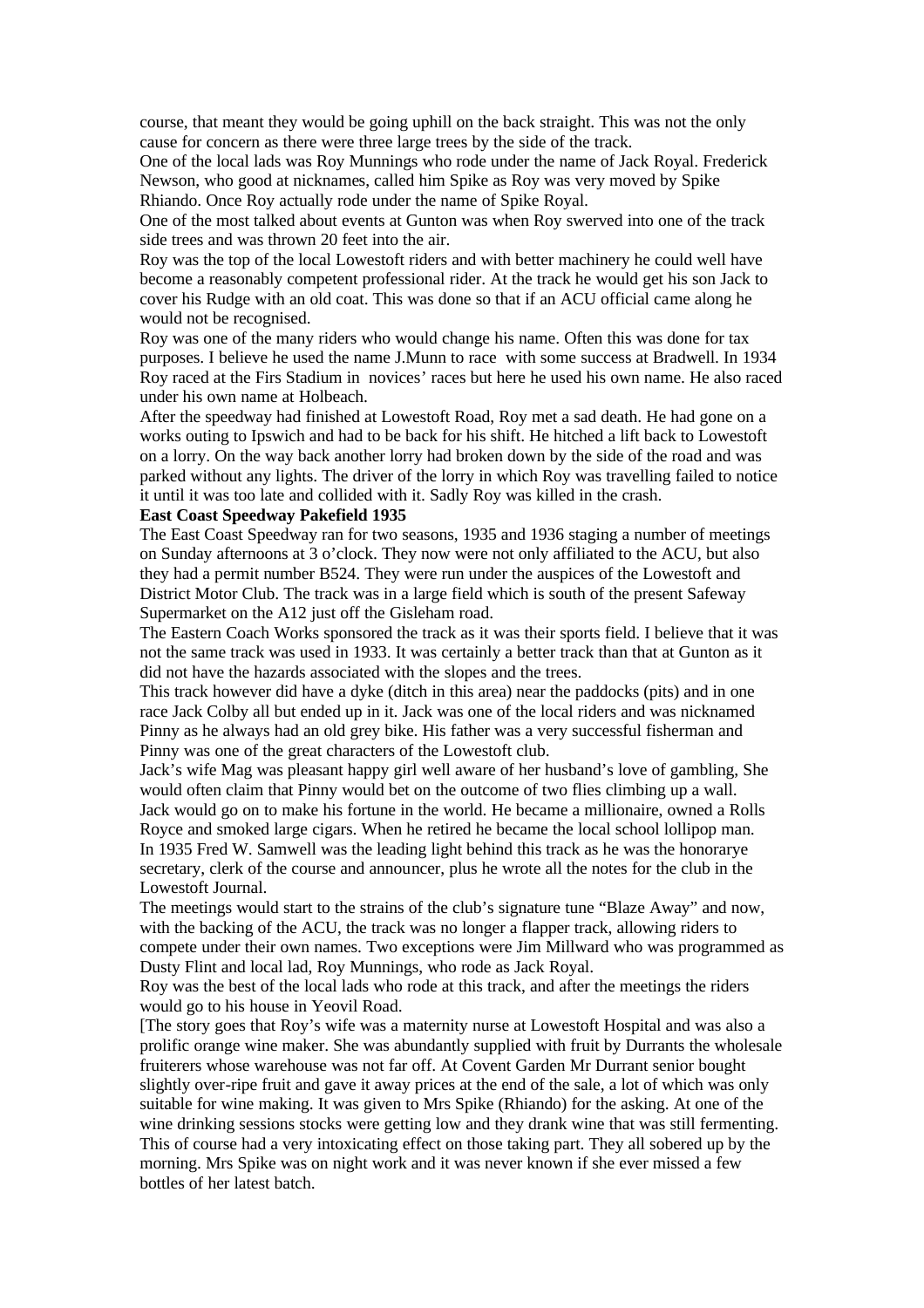After sampling Mrs Spike's excellent home made wine Jimmy Millward left in the early hours, a bit worse for wear, to drive back to his Newmarket home. He had a small garage and had to open it up for business on the Monday morning.

Straw bales were provided for the fans to sit on and all kind of refreshments could be obtained in all the enclosures. A programme was on sale for 2d (1p). Pencils could be obtained from the programme sellers for 1d. (this was well before the advent of biro pens.) Pencils were certainly needed because no names were printed in the programme for any of the events. Even the team events did not have any riders programmed in the heats but the rider's names were given at the top of the page with their numbers.

The first meeting on the track was held on 22nd April 1935 when 19 riders took part with Norfolk defeating Suffolk by 28 - 24. Fred Leavis was the top rider winning three races. Jim Millward and R.Elder had two wins each. This is interesting as now riders could use A.C.U.permits and ride under their own names.

I have a copy of the programme dated 26th June 1935 which is an Eastern Counties v London fixture which was raced over 9 heats with four riders per race. The exception was the last heat which featured the top three riders from each team.

The format was a very strange one indeed as the teams had 12 riders each. Eastern Counties did not use three riders, one of whom was Wal Morton and London did not use Alan Smith. (Both riders would go on to ride for Norwich in 1937.] It's possible that this format was because not all riders would arrive at the track and they could also be graded to keep the racing closer. With no set format it's interesting too that four riders did not ride and eight had just one ride, seven had two rides while four riders had three rides. Ted English with seven points had four rides.

The 1935 meetings were 23rd June (Eastern Counties 29 London 25 (9 heats)), 14th July (East 37 South 35 (12 heats)), 4th August (Suffolk 29 Essex 35 (11 heats)), 11th August (Lowestoft 36 London 30 (12 heats)), 1st September (Lowestoft 18 Hackney Wick 28 (8 heats)), ? September (Lowestoft 22 London 25 (8 heats)). The rest of the Lowestoft v London programme had to be cancelled because of heavy showers. It had been advertised as all square scratch races between Fred Leavis, Squibb Burton, Jim Millward and Jack Sharpe.

Although heats varied it would appear that the six riders always rode in the last race. The programme was completed by track record attempts and handicap races.

At the 11th August meeting the track records were - One Lap Flying Start - Fred Leavis and Tiger Hart 22.2 seconds. Four Lap Records - Rolling Start - Fred Leavis 93.2 seconds. Standing Start - Tiger Hart 93.0 seconds. Clutch Start - Fred Leavis 89.0 seconds. The results were announced by loud speaker, installed by Surtees' Marconi Super Sound Equipment, supplied from Surtees' Garage and Wireless Department. This company was owned by the chief steward G.F. Surtees.

Surtees was of German origin and seemed a very prosperous garage owner, as was Boggis of Kessingland and Prime of Wrentham. He was also host to the German Hockey Teams visiting the Lowestoft Hockey Festival. He was a member of the Brown shirts - a British organisation which were similar to the Nazi Black Shirts. (See recent article re Fay Taylour.)

In those happier times of 1935 Surtees put up the Surtees Challenge Cup. It was presented to the rider securing the most points in every race throughout the season, with the prize fund increasing each week. At 23rd June it stood at £4.42p and by the next meeting it had jumped to £10.18p Fred Leavis was the winner for 1935. His record was 34 races and giving him 86 points. Ted English was second. The previous week all the leading scorers had been listed in the programme and the list, third place downwards was Tiger Hart, Jack Royal, G.Tidbury, Reg Thorn, M.Quatril, Jack Colby and Vic Houston.

Other riders that appeared in 1935 were Jeff Dixon, Roy Jackson, Max Cremer, Sid Warren, H.Edwards (a farmer from Attleborough), Jack Ford, Claude Rye, Reg Thorne, D.Pye, Alan Smith, Frank Hodgson, Wal Morton, and Clem Thomas. In addition Aussies Doug McLachlan and Jack Bibby also took part as John Deeley who would go on to manage Walthamstow. Sid Warren of Attleborough set up the fastest time of the season of 1 minute 35 seconds. This was established when he won the East Coast Handicap on 12th July. One of the top attractions was the challenge races for the Individual Championship of the East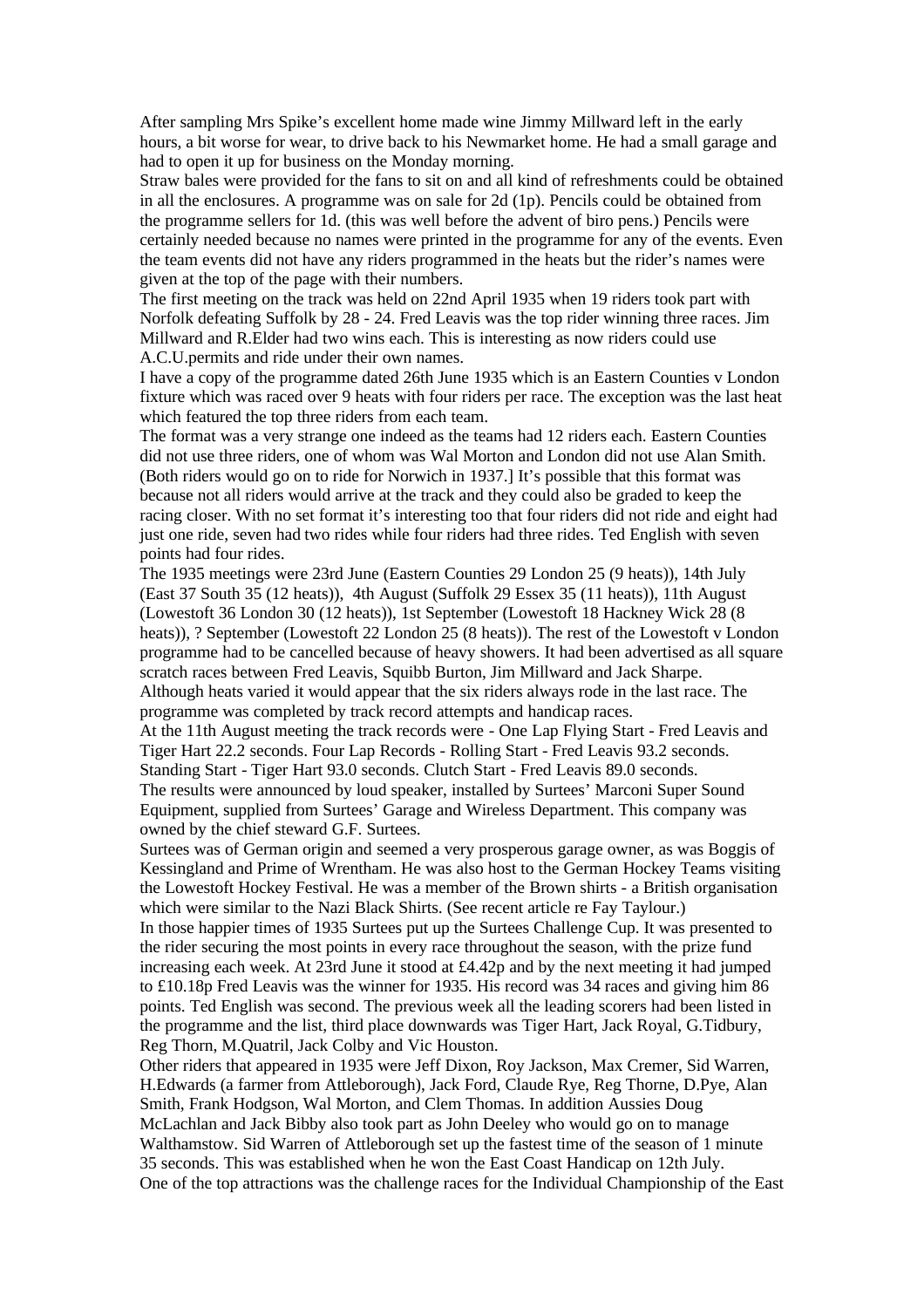Coast. In one event Leavis defeated Tiger Hart and Jim Millward (who was programmed as Dusty Flint.) while Squibb Burton won another after Leavis had pulled out due to an ankle injury.

It seemed that Squibb Burton was a great friend of Samwell's, as they had been club members since 1925. Squibb was better known as a top notch speedway rider in the pre-war days. He was quoted as saying that the track was one of the finest of that kind he had ever ridden. He also paid tribute to the "local boys" and all the supporters who, he said, were not afraid to give a "stranger" an ovation when they beat a home based man.

The track had been good for the meeting that Squibb had referred to, as in the previous week it had been very wet. This was not always the case as it was a large track, 640 yards, the grass was completely worn away leaving a dirt surface full of ruts and bumps. On a hot and dry days lots of dust would ruin the meetings.

To Be Concluded.

#### **A Little Bit of Whimsy**

Every so often I get the notion to burst into print. This time I was thinking about rider's surnames and how they could be put into categories. So here we go. I've started with the easiest one - Artisans - Professions if you like.

I can think of: Ernie Baker (Wolverhampton); Glen Baxter (Scottish for baker) (Mildenhall); Alan Butler (Belle Vue); Johnny Carpenter (Leicester); Wayne Carter (Edinburgh); Ian Cartwright (Halifax); Bernie Collier (Belle Vue); John Cook (Eastbourne); Cyril Cooper (Ashfield) George Farmer (Middlesbrough); Bob Fletcher (Coventry); Bruce Forester (Middlesbrough); Len Glover (Oxford); Dave Mason (Rye House); Brian Mercer (Linlithgow); Tommy Miller (Glasgow WC); Don Potter (Stoke); Nigel Sadler (Rye House); Harry Shepherd (Cradley Heath); Andy Smith (Coventry); Carl Stonehewer (Workington); Bill Thatcher (Southampton); Alf Webster (Liverpool); Arthur Wright (Bradford). How many others do you know and, are there any other names that could be listed. I have thought of church related (e.g. Charlie Monk), colours (e.g.Jack White), confectionery (e.g.Paul Fudge) and topography (e.g. Roger Hill) related. On you go and see what you can come up with. The best lists will be published!! **Jim Henry**

#### **One More Lap**

**Robert Andrews**, PO Box 84094, Westgate, Auckland, New Zealand Tel: +64 9 832 1974 email speedwayarchives@ihug.co.nz and www.speedwayarchives.com publishes a magazine called One More Lap. Robert issued the first edition of this six per year magazine in September / October and Volume 1 No2 came out in November / December. The subscription rates are very attractive to UK subscribers set at £10 for the full year inclusive of postage. In Volume 1 No. 2 Robert, who is related to the ex-Wimbledon and Wolves rider, looks back at 1955 and 1965 with the help of items from various publications of the day with a strong Antipodean slant. It is packed with photographs covering UK to Australian and New Zealand action.

At £10 for six chunky volumes it is value for money. **Jim Henry**

#### **Meadowbank Memories**

**Vic Vanni** a firm fan of the Tigers who comes from Glasgow recalls a favourite venue which did not impress on his first visit.

When speedway returned to Edinburgh in 1948 information about the new track at Old Meadowbank Stadium appeared in the press. I read that it was 365 yards in length, had banked corners, a red shale surface and a board fence.

It all sounded very strange to me. After all, as a Glasgow Tigers fan I only knew the White City track and the type of racing I saw there, so I couldn't really envisage anything very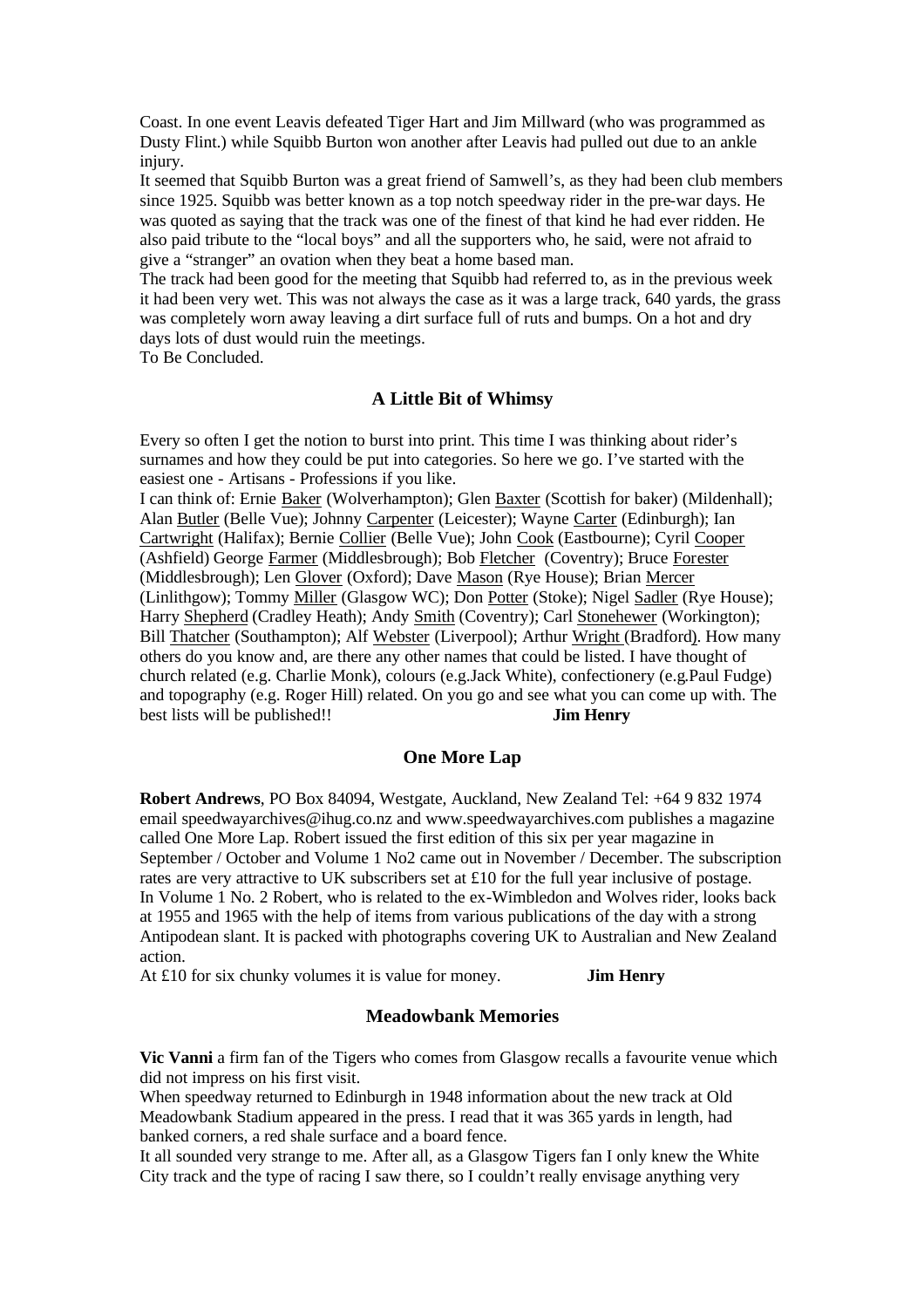different. The White City track was 430 yards, had long straights, tight corners with a nasty camber, a blackish surface, a wire-mesh fence and was surrounded by a dog track. Anyway, one Saturday in July me and another Tigers teenager decided to see Old Meadowbank for ourselves and watch the Monarchs take on Sheffield. Although we knew things would be different, what things would be different, what we saw once inside the stadium still amounted to a culture shock. For example, as there was no dog track, spectators were leaning over the safety fence, the banking was so steep that it rode to a hump at the apex of the corners and the red shale was more like crimson.

All of this was as nothing compared to the racing which followed. At White City riders throttled right back going into the corners, slid the bikes round them at half speed and, if they could, never strayed far from the white line. That camber severely limited the number of outside overtakes.

This was in complete contrast to the racing at Old Meadowbank. In heat one Monarchs' Clem Mitchell and Dennis Parker hit the front from the tapes, roared at full throttle up the banking and right out to the fence. We fully expected Sheffield's Stan and Len Williams to come through on the inside as they would have done at White City, instead, they took the same line as the two Monarchs and the four of them hurtled back down the banking in single-file and onto the back straight.

That's what it was like in every heat. The reason for this was that the football dictated that the track had to have squarish corners and the so-steeply banking was an attempt to compensate for this. This meant that there was only the one racing line and any overtakes we saw only happened if a rider made a mistake. This high speed follow-my-leader racing put me off going back in 1948.

However, by my next visit early in the 1949 season the track had been greatly improved. A deal had been done with the stadium owner to have the football field shortened and this allowed for the corners to be rounded off and the excessive banking reduced. The result was that there were more racing lines and the track was now one of the best in Britain for fast, exciting racing with plenty of overtaking. Its closure at the end of the 1967 season was a great loss to Scottish speedway and especially to me.

(JH - let me echo Vic's sadness when Edinburgh's Old Meadowbank closed its doors at the end of 1967. I spent many happy years on the run down terracing watching the Monarchs there. Are there any venues you liked - disliked? Go on tell us where and why. For all I liked Old Meadowbank, I have to admit that my own favourite is Sunderland. Whilst I only saw a couple of meetings there, they were crackers.)

#### **World Championship-Winning Machines**

**Franco Oliani** yoghi59@hotmail.com writes - I used to check Chris Byles' Workshop on a regular basis and while browsing 'The Grosskreutz' page I've found an enlightening passage: Praggie (Lionel Van Praag) ....used a (Pea) Shooter frame.

I have a picture of Van Praag which is assumed to be taken in 1934-1935. Looking at the forks, frame and rear mudguard, the layout of a Harley Peashooter is clearly recognisable, the bracing struts in the rear were common in these days.

I believe the World Championship bike was a development of the above mentioned one. A moulded fuel tank was fitted under the diamond's upper tube (which is hidden on Harley machines) with two lengths of frame bracing under. I think a flattened oil tank was located behind the saddle downtube. The bracing struts were removed.

So, Van Praag did not win his world championship astride an Excelsior JAP as I suggested in Vol 4. No. 1, but on a custom bike we may call a 'Peashooter JAP.'

Looking at several pictures from dating from 1936 - 1937 it is clear that Jack Milne rode a Comerford-JAP in those years. It seems unlikely he could have used an Excelsior-JAP when winning his world championship, as I stated. The right bike should be a 'Comerford-JAP."

#### **Publications**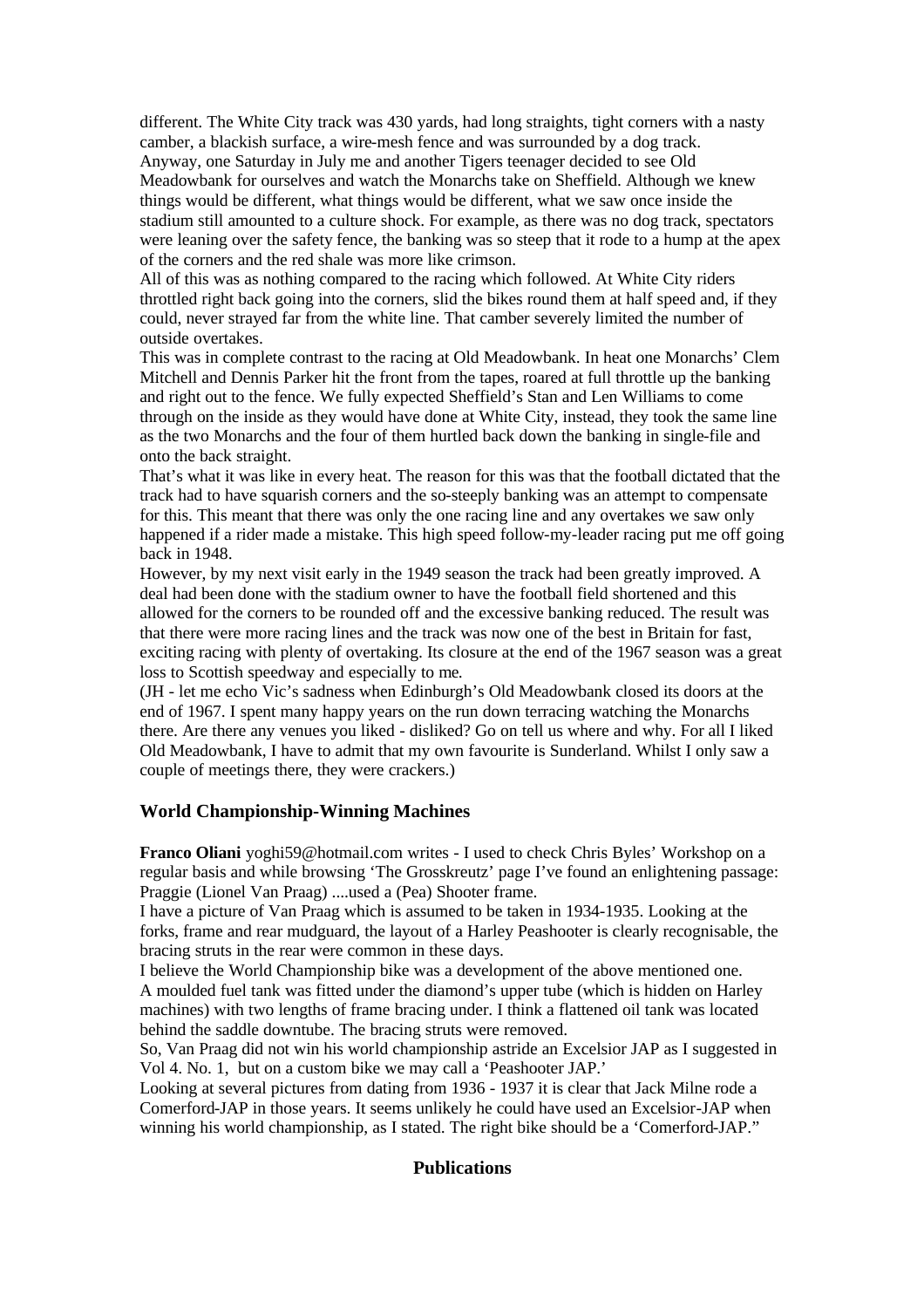#### **Speedway - The Pre-War Years**

**Robert Bamford,** assisted by **Dave Stallworthy,** has pulled together an interesting publication on my favourite era and it was devoured in a small number of lengthy sittings. I admit to being very interested in this era, particularly in the more obscure venues. Staying on the food theme, I can recommend this book if you want the taste of the era. It does not go into great detail and this has to be left to other track or location specific publications. I only hope it gives you a hunger to add to the feast of information this book lays before you. The book draws on a wide range of sources including The Speedway Researcher and puts it between one cover to provide a useful compendium publication. The only venue I noted posted missing was Ayr in 1937, but I can live with that.

The photographs and programme covers have reproduced well and they add to the value. The stats are, to use a lovely Scottish word, "crabbit" - on the small side if you like - or maybe I need better glasses. However, there are some stats which is an improvement on many of the Tempus books which by and large shy away from numbers.

It is my hope that this, together with Homes of British Speedways, will inspire you all to research those hazy venues mentioned in passing in this book and perhaps, just maybe, uncover other venues that have been lost in the mists of time.

We say this so often - this is a must for any speedway historian's collection and is good value at £14.99 plus postage and packaging from Tempus Publications Ltd, The Mill, Brimscombe Port, Stroud, GL5 2QG.

Book Reviewed by **Jim Henry**.

#### **The Complete History of Stoke Potters**

Another publication written by **Howard Jones** out of his Speed-Away Promotions and those of you who have bought any of Howard's other publications will be familiar with the house style. Similarly those of you who subscribed to Howard's part work, "The Potter" will have much of the information. So this book appeals to those who did not get "The Potter" and want a Stoke Speedway history and those who did will find it a handy reference book which brings the Stoke history up to 2003. The format is a potted decade by decade history from the two pre-war years 1929 and 1939 through to the present day and from Sun Street to Loomer Road; add in the Stoke Spitfires inaugural season, a complete season by season Potters results / scorers history and lavishly illustrated with black and white photographs and programme covers, a must for speedway historians and researchers.

Priced £12.99 plus £2.00 P & P from Howard Jones, Speed-Away Promotions Ltd., 16 Poachers Trail, Lytham St Annes, Lancashire, FY8 4FF. Book Reviewed **Graham Fraser.**

# **Peter Craven: The Wizard of Balance**

**Brian Burford** has, as readers of The Speedway Researcher will know, previously published biographies of The Moran Brothers and Sam Ermolenko, and has now moved on to catalogue the life and speedway career of post-war speedway icon, Peter Craven.

This book, too pulls together known information from a wide range of sources, both written and oral, plus it has obtained a wealth of photographic history, some of which must have come from Craven family sources.

I am not sure this book will tell the Craven aficionados out there much more than they already knew of the man and his career but for the uninitiated it will pull together the details of a charismatic speedway rider's tragically short career. Worth adding to your speedway library. I know my Co-Editor is unhappy about the section on the events surrounding the tragic accident at Old Meadowbank in 1963. However, he does not wish to re-open the debate without having first completed a thorough literature and factual bit of research into the topic to back up his personal recollections.

Price £14.99 plus P & P from Tempus Publishing Ltd., The Mill, Brimscombe Port, Stroud, Gloucestershire, GL5 2QC. Book Reviewed by **Graham Fraser**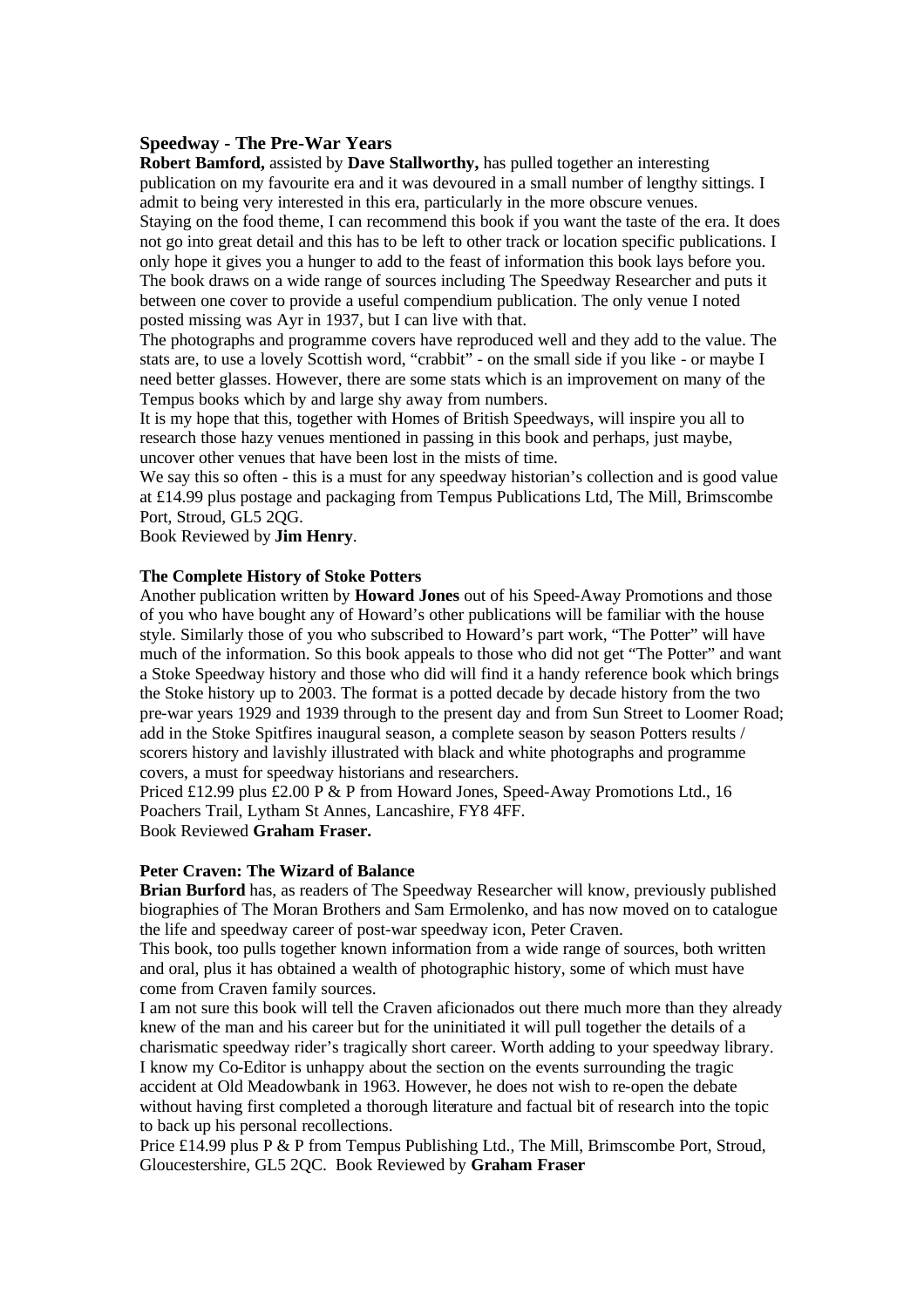#### **A History of Wolverhampton Speedway**

One welcome trend in recent times has been the publication of self-financed speedway team histories, books that the author has put his own savings into producing as a labour of love. Many would not have seen the light of day without their author commitment.

One such publication is the Wolverhampton history by fan **Mark Sawbridge**, a large format gloss paper book that lovingly details the Wasps and Wolves history from 1928 - 1930 and 1950 to 2002. It is a fascinating history which Mark has obviously enjoyed writing. His approach is a unique one - taking events and star riders as the focus of different eras of the club. I quite liked the short box sections spread throughout the book, which picked up on the details of individual meetings.

Well researched and written and nicely illustrated this is a must for Wolves fans and speedway historians everywhere. Buy it.

Price £12 plus P & P from Mark Sawbridge, 29 Viaduct Drive, Dunstall Park, Wolverhampton, WV6 0UX. Book Reviewed **Graham Fraser**

#### **Glasgow's Speedways: The Pre-War Years**

What can I say about the publication of my colleague, **Jim Henry**'s long awaited pre-war Glasgow speedway history? Well it has taken a number of years for Jim to find a publisher and the wait has been well worth it.

Those of you familiar with the first part of the Edinburgh Speedway history, The Marine Gardens Years (co-written by Jim Henry and Ian Moultray), will know that publication set the standard for speedway team histories in style, layout, detail and accuracy and this book adopts a similar approach.

Produced in a spiral bound form and a weighty 262 plus pages it is as comprehensive a history of Glasgow's speedways as is possible to produce. (after lying on a shelf for some years only waiting for a publisher it is ironic that within weeks of its production as set of Glasgow pre-war filled-in programmes suddenly surfaced and purchasers will get this information too. [Early purchasers will be sent an Addendum and the information has been incorporated into versions now being published].) It is not just a Glasgow team history but a history of all the early dirt tracks that helped pioneer the sport north of the border.

Starting from the earliest Scottish speedway in 1928 it catalogues in words and individual meeting information of Glasgow Nelson, Carntyne and Celtic Park. The book also goes into comprehensive detail of every meeting at White City. Each track has a rider A - Z and there is a scattering of photographs, some rare, from the pre-war era.

With this publication and the Marine Gardens book, researchers and general readers will have an almost complete history of Scottish speedway before the war as is possible to get and I cannot recommend it too highly. The Marine Gardens book sold out quickly and is a sought after collectors item. This one should be available more readily in the longer term but don't hang about if you are into the pre-war era.

Priced £17.99 plus £2.00 P & P from Robert Bamford Speedway Publications, 3 The Mews, Gastons Road, Malmesbury, Wiltshire, SN16 0BE.

Book Reviewed by **Graham Fraser**

# **Malcolm Simmons An Overnight Sensation After Two and Half Years**

**Norman Jacobs** writes. Recent issues of the Speedway Researcher have featured the 'meteoric rises' of Tommy Miller and Jack Young. At the end of the article on Jack Young the editors said they would be pleased to publish articles on other star newcomers. By no stretch of the imagination could it be argued that Malcolm Simmons (Simmo) had a 'meteoric rise' to stardom, but as someone who watched his more gradual rise from novice to the day he suddenly became a star I thought I'd take the editors up on their offer and detail Malcolm's rise as I saw it from the beginning of 1963 to the end of the 1965 season.

When Hackney reopened on 10th April 1963 after 24 years out of the sport, heat one of the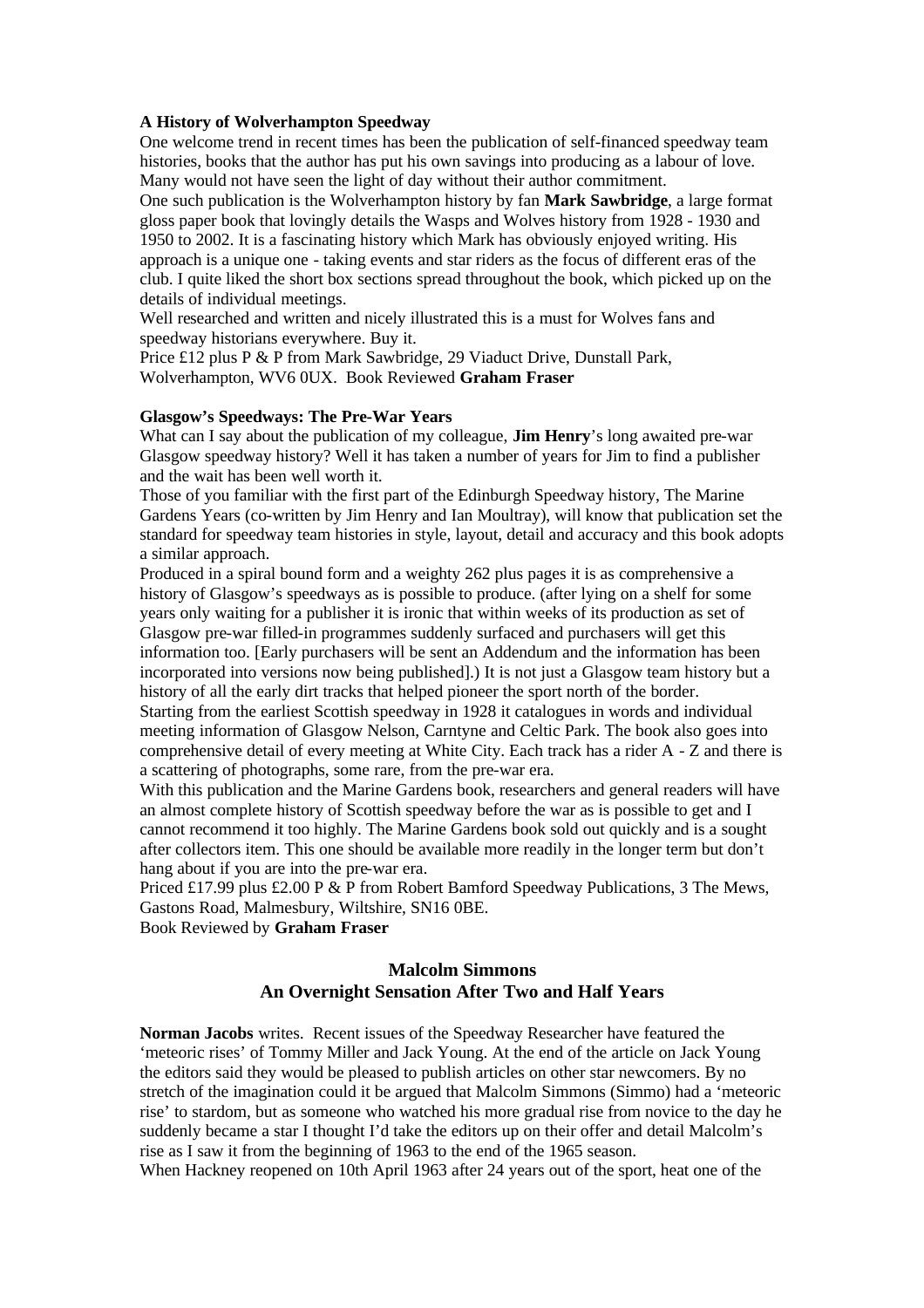second half Reserves Scurry featured a 17 year old rider named in the programme as Malcolm Simmonds (sic). He had been spotted by Ernie Hancock who recommended him to Hackney promoter, Mike Parker, after seeing him at Mike Broadbank's Rye House Training School and in a couple of second half rides at New Cross.

Malcolm finished third in his first race at Hackney, behind Geoff Penniket and Trevor Hedge but in front of Joe Davies. Hedge was unable to take his place in the final and was replaced by Malcolm who came second behind Penniket, pushing Hackney's No.7 John Poyser into third place. For this he was rewarded with a place in the main second half event, finishing third behind Stan Stevens and Tic Read in a three rider race.

The following week. Simmo was was promoted to the team proper at reserve but at the last minute his place was taken by John Poyser. However, he did win his first race at Hackney, when he took the first heat of the Reserves Scurry from Brian and Joe Davies.

Hackney's third meeting, on 24th April, saw Simmons at last make the team, scoring one point from three rides in a Southern League match against Poole, his first league point coming in heat 9 when his partner, Trevor Hedge, fell. In the programme notes for the meeting, Mike Parker wrote, "One bright young junior prospect Malcolm Simmonds (sic) rides better every time he sets foot on the track. I consider Malcolm one of the best prospects in the sport today. Keep it up lad!"

For the next few matches, Malcolm was in and out of the team, but continued to ride in the second half. On May 15th, he even reached the final of the main second half event, finishing second - although it has to be said the there were only two finishers as Norman Hunter and Jimmy Heard both had engine failure.

Malcolm was a late addition to the team in the home match against Newcastle on 5th June, taking Trevor Hedge's place. In his first race he came second to Ivan Mauger. But it was a good night for the young Simmons as he scored 5 paid 6 points, including a second place to his partner Tich Read (George Snailum) in heat 9.

By the time the 12th meeting, he was really beginning to make the Hackney faithful sit up and take notice. Against Cradley Heath on 26th June, he scored eight points from four rides including two race wins over the likes of Derek Timms, John Hart and Harry Bastable. Unfortunately, the following meeting against Sheffield, saw him back to scoring just one point. However, he had by now established himself as a regular team member and was riding at number two with Norman Hunter as his partner.

By the end of the season Hackney's first pairing had become a vital factor in knocking up some convincing home wins, for example, two 5 - 1s and a 4 - 2 against St Austell on 18th September helped the Hawks to a 54 - 24 win. Simmons accounted for Trevor Redmond, George Major, and Ray Cresp on his way to a final tally of eight paid ten that night. The final match of the season saw Simmons score seven paid eight (with one engine failure) against a team labelled The Rest. Simmons scalps that night included Pete Jarman, Wal Morton and Reg Reeves.

By the end of the season, Simmons had ridden in a total of 18 Provincial League matches, scoring 79 points plus 12 bonus points at an average of 5.35. His highest score being 11 against Edinburgh on September 2nd.

The following season, 1964, was, of course, the year of the big split, when the Provincial League was 'outlawed'. Simmons turned out at Rayleigh on Good Friday, having been assured that this would not affect his ACU licence. This was of great importance to Simmons as he was a leading grass track exponent and couldn't afford to be 'outlawed.' Shortly afterwards he was informed that he had been given the wrong information and because he had ridden at Rayleigh his licence would have been revoked. Simmons appealed to the Speedway Control Board who agreed to reinstate him as they agreed it was not his fault he had turned out at Rayleigh and that he had been given the wrong information. His reinstatement was conditional on him signing for a National League team.

1964 was also the year West Ham reopened and promoter, Tommy Price, wasted no time in signing up the youngster. He had his first ride at Custom House on 28th April (still as Malcolm Simmonds)) in the second half 'Reserves Romp'. Unfortunately he suffered engine failure and did not finish. Later in the same meeting he took part in a race imaginatively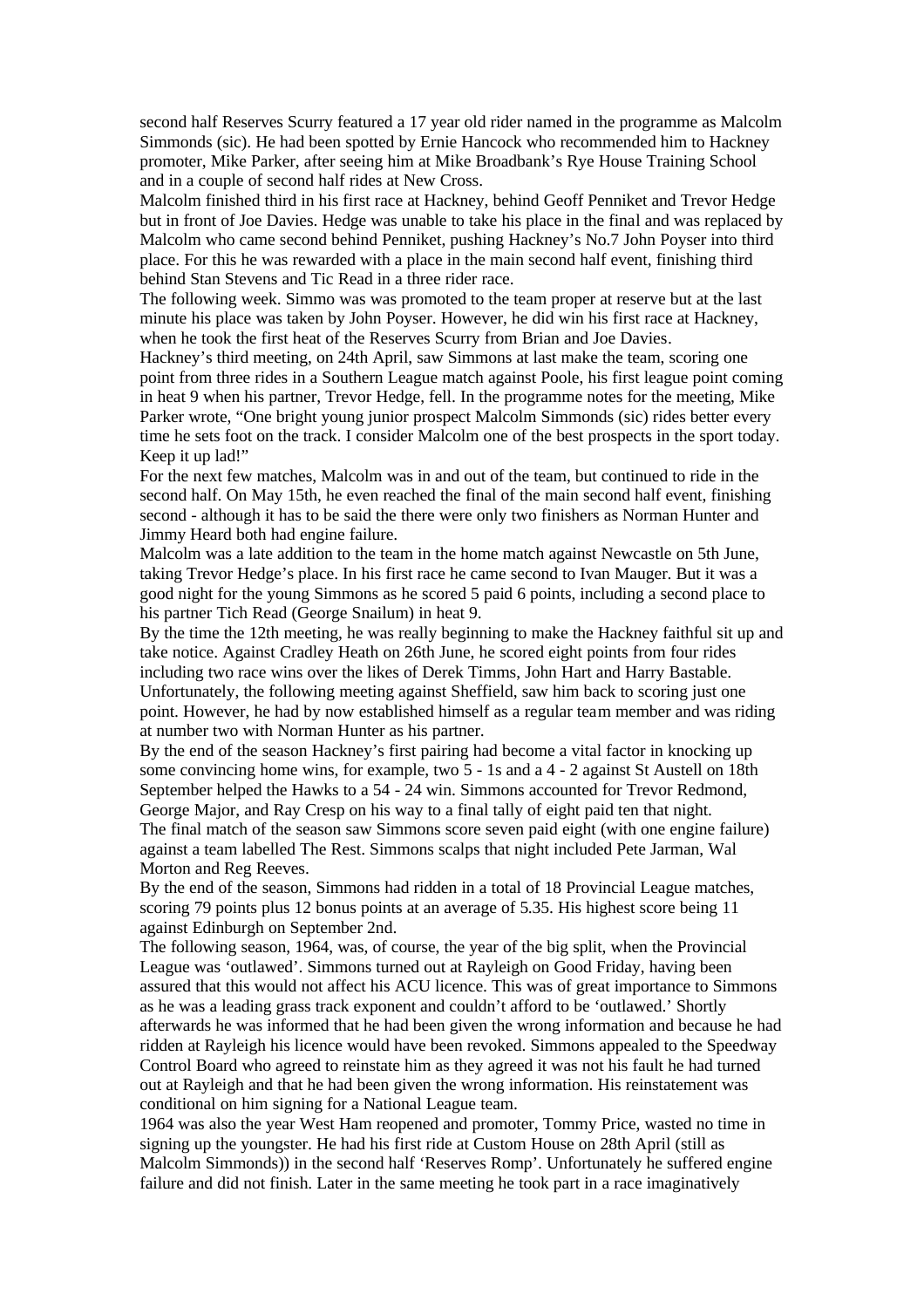called 'Another Reserve Romp.' This time he did finish, coming third behind Stan Stevens and Bobby Dugard but in front of Coventry's Howie Booton.

The 18 year old Simmons was finding it much tougher going in the National League. Having finished the previous year in the Provincial League as a good class second string, he was now struggling and his appearances in the second half reserves' events generally resulted in a last, or at least, third place, for the next few weeks.

In spite of his lack of success in the second half, Simmo was drafted in to the team on 23rd June as a replacement for Stan Stevens, who was suffering from tonsillitis. Amazingly he contributed a reserve's maximum with four paid six from his two rides, managing to beat Bob Andrews, Ernie Baker, Jim Tebby and Keith Whipp. His success against Wimbledon was to be a scoring theme! In the second half he still only managed two third places in the Reserve events. In the programme the following week, Tommy Price had this to say. "The style and dash of teenager Malcolm Simmons shocked many people - Wimbledon particularly. But not me. I've had faith in Malcolm all season. His machine was a little out of tune earlier this season, but now it is in excellent order and Malc is improving with every ride."

Simmons kept his place for the following week's match against Norwich. But this time he only managed one point. His third place coming at the expense of Star's captain, Reg Trott. Unfortunately, Malcolm injured his ankle and missed a number of matches. He next appeared in the team on 1st September against Swindon, scoring three paid four from two rides beating Roy Bowers and Bob Kilby. By now, he had ridden in nine matches, including away matches, scoring a total of 13 plus 6 bonus at a Calculated Match Average (CMA) of 4.00. He continued in this vein until 29th September, when in the final of the London Cup, he once again showed his liking for Wimbledon opposition by scoring seven points from three rides, this time accounting for Sverre Harrfeldt, Gote Nordin (f/exc), Ernie Baker and Keith Whipp. He also won both the second half reserves races.

At the end of the season Malcolm had ridden in 16 matches, scored 30 points plus nine bonus points for a total of 39 points at a CMA of 4.20. Price's summing up at the end of the season: "In Malcolm Simmons and Bob Dugard we have reserves with a golden future...Malcolm has come on a bomb recently. These are the lads who will carry the future of West Ham on their shoulders next year."

In spite of Simmons opening match being against Wimbledon, the 1965 season, which saw the start of the new British League, did not start too well as he only managed two points from four rides, his two third places coming from two opponents suffering engine failure. Just two points against Newport on 27th April followed, but he seemed to be getting back to his old form on 11th May with six points against Cradley Heath. This was followed by six paid eight against Hackney the following week and five paid seven against Coventry on 25th May. He remained fairly steady around the six or seven mark for the next few weeks - apart from a slight setback against Belle Vue on 22nd June when he managed just three. Nine paid ten against Edinburgh on 13th July, including victories over Colin McKee, Bert Harkins, Wayne Briggs, Henry Harrfeldt, Bill Landels and George Hunter, showed what Simmons could do. However, this was followed by more fives and sixes until once again Simmons took it out on Wimbledon on 3rd August in the knock-out cup match... scoring ten points from five rides. Though in each race he lost to the Wimbledon heat leader.

This match finished 48 - 48 thanks to Reg Luckhurst blowing up his engine in the last race; otherwise Wimbledon would have won, However, this fortunate piece of luck meant a replay was necessary at Wimbledon the following week on 14th August. Already the underdogs for the return, West Ham turned up at Plough Lane without the services of two of their heat leaders, Sverre Harrfeldt (eye injury) and Norman Hunter (friend's wedding!). Sure enough, after six heats, the Dons were already 21 - 15 up. Heat seven however saw a 5 - 1 to the Hammers as Simmons and tactical substitute, Ken McKinlay, beat Bobby Dugard and Keith Whipp. It was not a great surprise but from then on Simmons took hold of the match and, although it was a great team effort, West Ham's ultimate amazing victory by 49 points to 47 was down to the new star they had discovered. A victory over Olle Nygren in heat ten was followed by another victory over him in heat 13. With just one heat to go the score was 45 - 45. Simmons and McKinlay were out against Reg Luckhurst, the only man to have beaten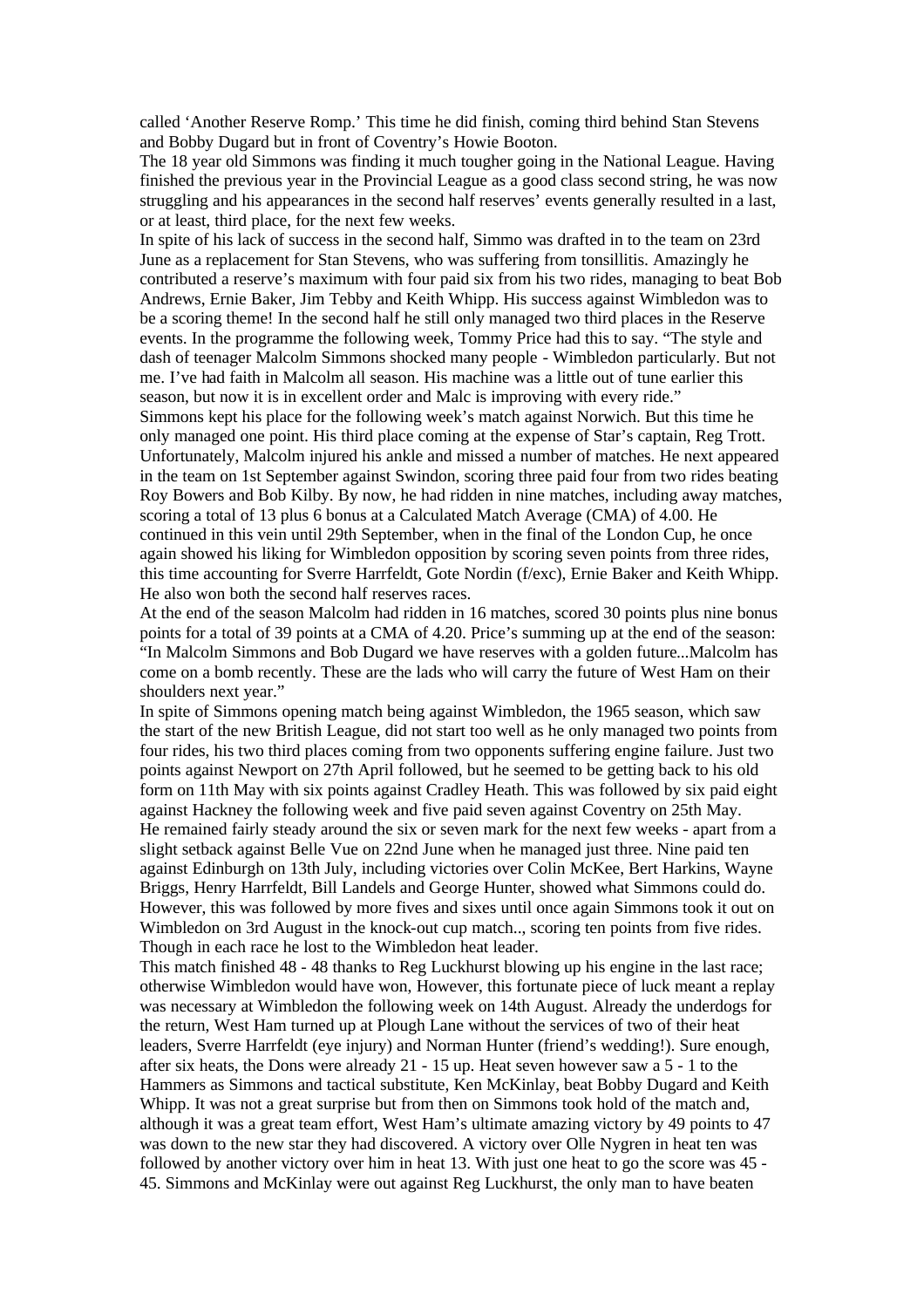Simmons that night, and Keith Whipp. In spite of the tension of the moment, Malcolm appeared as cool as a cucumber as he once again swept to victory from Luckhurst and McKinlay. It was an absolutely astonishing performance from the 19 year old. Not only had he scored 14 points away, but he had beaten Olle Nygren twice, had set up the two fastest times of the night and went on to win the second half final, again from Olle Nygren and Reg Luckhurst. To finish off the evening he took part in a special event in which he was handicapped ten yards behind Nygren. Yet again he defeated the Wimbledon skipper. It was the night Malcolm Simmons became a star. Of course he had been improving all season, but there had been nothing before to suggest that he could pull off something like this. From then on, there was no looking back for the former teenage grass track star. He became in effect West Ham's fourth heat leader and from that night on they did not lose another official fixture that season, taking the inaugural British League, the Knock Out Cup and the London Cup.

Malcolm himself went on from success to success. Runner up in the World Championship, 1976; World Pairs Champion, 1976 / 1977/ 11978; World Team Champion 1973 / 1974 / 1975 / 1977; British Champion 1976; Capped 80 times for England, 7 times for the British Lions (touring Australia), 5 times for Great Britain, 4 times for the Rest Of The World.

#### **Australian "Cigarette" Card Information**

**Graeme Frost,** 8 Strathbogie Avenue, Findon, South Australia writes:

Although not strictly cards, another set I have is a set of seven black and white photographs called Favourites of the Speedway - presented by 'Champion'. They are in a concertina fold out format. Each panel measures 6.5 cms by 4.5cms and the photographs are of Billy Lamont (action), Eric Langton (portrait), Jack Ormston (seated on bike), Frank Arthur (action), Max Grosskreutz (portrait), Vic Huxley (seated on bike), Jack Parker (action).

There are three known sets of Australian cards all issued in the 1920s. Details are as follows: Allen's

Dark blue and white portrait photos of riders in racing gear. Different Allen's confectionery product advertised on each card. Probably issued in 1925. Catalogues say set of 51 but 53 cards known.

No.1 Tom Benstead, No.2 Unknown, No.3 A.Aggitt, No.4 J.McLean, No.5 Dave Brewster, No.6 Paul Anderson, No.7 W.Mills, No.8 J.S.Hipwell, No.9 C.D.Philip, No.10 L.Manning, No.11 A.Blackburn, No.12 Louis Petersen, No.13 & 14 unknown, No.15 R.Hipwell, No.16 Harry Slade, No.17 Scotty McGill, No.18 Mick Brenan, No.19 George Robbins, No.20 Harold Brown, No.21 Teddy Williams, No.22 Jack Harris, No.23 Gus Clifton, No.24 Tom O'Dea, No.25 Frank Howarth, No.26 W.Thompson, No.27 E.Thoms, No.28 W.Schwer, No.29 Harold Wood, No.30 Paul Romaley, No.31 Spencer Stratton, No.32 W.Thoms, No.33 Orie Steel, No.34 D.Koker, No.35 Arthur Bide, No.36 Ron McKeller, No.37 Bill Conoulty, No.38 Charles Disney, No.39 W.D.Merchant, No.40 E.J.Black, No.41 Bill Crampton, No.42 Tom Sharp, No.43 Major Tegg, No.44 Jock Glover, No.45 H.Lister, No.46 Bill Payne, No.47 G.J.Kirkwood, No.48 A.McFarlane, No.49 A.Kirkwood, No.50 A Sadler, No.51 C.Trevellyn, No.52 Leo Moroney, no number Late Harold Parsons.

Famous Newcastle SpeedoJoys

Issued by Davies and Herbert Ltd who were Newcastle (NSW)'s leading Manufacturing Confectioners. The number of cards is unknown and they were un-numbered as such. Most of the cards sighted do have a number but the number is the rider's racing number not the card number. Probably issued during the 1926/27 Newcastle season.

No.1 J.Benstead (Tommy), No.5 Bill Thoms, No.8 Kev.Carmody, No.9 Teddy Rees, No.12 Sid Bayley, No.22 Jimmy Datson, No.24 Arthur Wardell, No.27 Ern Buck, No.28 Tom Sharp, No.32 Jack Turner, No.34 Eddie Brinck, No.49 Charlie Datson, No.60 Billy Lamont, No.72 A.Khan, No.87 Paddy Dean, No.90 Howard Moore, No.109 Mo Jones, No.111 Jack McIntosh (on bike 122), No.118 Pat Hamilton, No.121 Norman McIntosh, No.138 Leo Melville, No.153 Moss Williamson, no.156 Cecil Brown, No.160 Arthur Agate, No.223 Spencer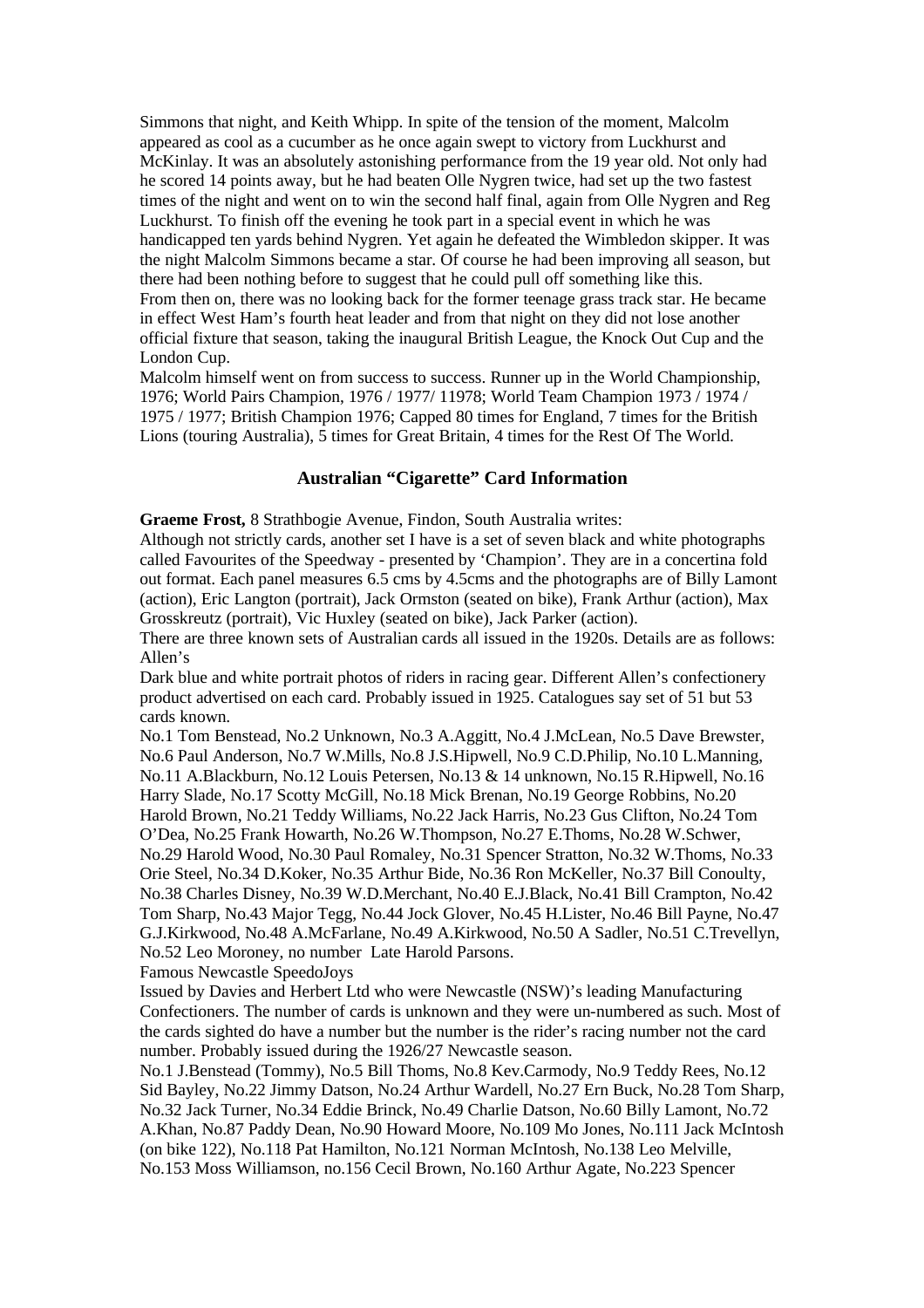Stratton, No numbers - Gus Clifton, Irvin Jones (sic), Len Jones, Dick Salway, Jack Sweeney, Newcastle Speedway.

Morrows Dinkum Sports Speedway Riders Series No.2

Probably issued in the late 1920s by Morrows Limited, Brisbane, Australia. "Sovereign" Biscuits, Chocolate and Confectionery. 36 in the series (note: Series 1 & 3 did not feature speedway riders.) Black and White portrait pictures of riders in suit and tie.

No.1 Tommy Benstead, No.2 Dickie Smythe, No.3 Don Tracey (sic, should be Tacey), No.4 Frank Arthur, No.5 Jock Binney, No.6 Len Percival (sic. real name Lionel Davey), No.7 Ben Unwin, No.8 Clarrie Barkell, No.9 Hilary Buchanan, No.10 Dick Sulway, No.11 Jimmy Datson, No.12 Don McPherson, No.13 Alby Taylor, No.14 Syd Bayley, No.15 Buff (Doc) Benton, No.16 Irving Jones (sic.Irvine), No.17 Jock Hollis, No.18 Billy Lamont, No.19 Geoff Smith, No.20 Archie Pritchard, No.21 Vic Huxley, No.22 Charlie Spinks, No.23 Cecil Brown, No.24 Max Grosskreutz, No.25 Harold Stevens, No.26 Les Van Praag (sic), No.27 Frank Pearce, No.28 Bruce McCallum, No.29 Arty Waddell, No.30 Harry Mangham, No.31 Ernie Odlum, No.32 Les Lawrence, No.33 Arthur Yenson, No.34 Bruce Richmond, No.35 Sprouts Elder, No. 36 Bert Jones.

Graeme has sent a couple of snippets from a magazine called National Speedway Weekly published in America in 1934/35.

The issue of 25th July 1934 said "Innisfall (in USA not Queensland) inaugurated a new custom in motorcycle racing that was very agreeable to the riders. Two kegs of beer were placed in the pits, and from the showing of the Class C boys, they had more than their share. Jimmy Miele, the Hoboken fence buster, forgot to crash in customary style. "Where was the wall?" Jimmy swears he could not find it."

The other in the issue of January 19th 1935 went: We will give a free subscription to the person who sends in the best answer to the question asked by a fan as he stood watching the boys flying round the track ":What is the purpose of this racing?" is the question.

#### **The Greatest Escape?**

At the end of close meetings at Armadale the theme tune to the film "The Great Escape" has been heard. It came to mind as I was working on my post war Glasgow history as I went over the heat details for the Edinburgh versus Glasgow Scottish Cup Semi-Final First Leg match staged at Old Meadowbank on Saturday 28th June 1952.

The match opened with a 4 - 2 from Tommy Miller and Alf McIntosh giving Tigers a two point lead. A draw in heat two saw the two point margin remain. Tigers went six up in heat three with a McIntosh and Junior Bainbridge 5 - 1 when Monarchs heatleader Don Cuppleditich suffered engine failure. Harry Darling and Jock Scott pulled back a couple in heat four then Ken McKinlay and Bainbridge gave Tigers another 5 - 1 as this time Bob Mark of Monarchs suffered bike failure, Five gone and Tigers were 19 - 11 ahead.

Miller and Peter Dykes opened the gap to 23 - 13 as this time Cuppleditch lost a tyre. Dick Campbell of Monarchs had bike troubles in heat seven and McKinlay and Don Wilkinson took another 5 - 1 to establish a Tigers lead of 28 - 14. More agony for Monarchs fans in heat eight as Miller and Wilkinson took the sixth Tigers advantage to give them a 33 - 15 lead. At this stage Tigers were 18 points up and with ten heats remaining those not so faithful to Monarchs were leaving the stadium in droves, fully convinced a hammering was on the cards. Had they stayed they would have witnessed the great escape.

Heat 9 saw Miller suffer engine failure and Monarchs Mark and Cuppleditch took a 5 - 1 to reduce the gap to 14. Tigers steadied the ship with a 4 - 2 in heat 10 so the leeway was 16 with eight heats to go.

Mark suffered a burst tyre in heat 11 and the gap stayed at 16. Harold Fairhurst and Campbell took a 5 - 1 in heat 12 and the gap was down to 12 and by the end of the next it was down to 10 as Mark and Johnny Green took a 4 -2. The reserve pairing of Darling and Scott took a vital 5 - 1 for Monarchs in heat 14 to reduce the gap to six with four left.

Heat 15 was drawn as Harold Fairhurst rode the race of the night to beat Tigers heatleaders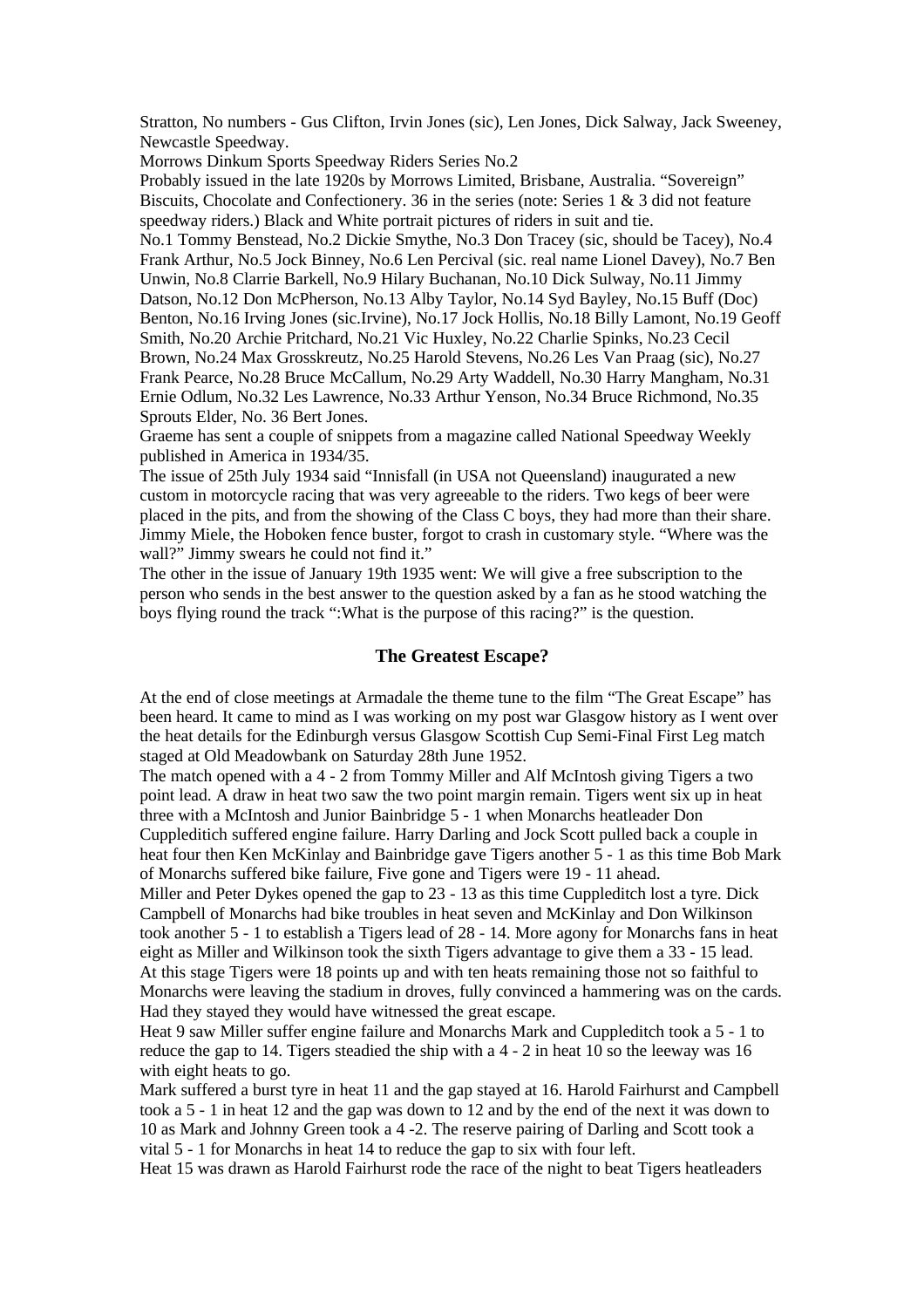Miller and Bainbridge. Six down with three to go. Heat 16 was won by Eddie Lack from Campbell to reduce the gap to two points. It was 49 to 47 in favour of Tigers at the start of heat 17 and at the end it was 52 - 50 in Monarchs favour as Campbell and Cuppleditch snatched that very vital 5 - 1.

The last race decider went 4 - 2 to Monarchs with Bob Mark winning from Tommy Miller, Harold Fairhurst and Ken McKinlay to give a final score of 56 - 52. Have you any details of great escapes, they can be great revivals or even great slumps. If so - tell us about them.

# **1937 - The Season of Trouble and Strife**

**Mark Sawbridge** from Wolverhampton sends us in an interesting article about 1937. Some years ago, I was talking to an American about the wonders of baseball, a sport which I enjoy greatly. He was, to put it mildly, underwhelmed. "I have refused to watch it ever since the strike," was his blunt assessment. In the early 1980's baseball in the USA was suspended after a strike by players over pay. When it was resolved, many, like friend, felt the game had lost its innocence.

We can all be thankful that speedway has never been hit by such an action. Yet, amazingly, the sport came within minutes of its own national strike. The year in which this occurred was 1937.

It was a year in which rider and employer clashed as never before, as rows flared up over issues such as basic pay and bonuses. But the item which really got the riders' danders up was over foreign riders.

You have to remember that in 1937, "foreign" riders were those from non-Empire countries. Therefore, Canadian Eric Chitty was classed as British but Americans were not.

The Speedway Riders' Association, the riders' Trade Union if you like, were always against foreigners taking the place of British riders. In 1936, however, their appearance became a necessity. The death of Tom Farndon at the end of 1935 had left a huge gap in the New Cross team, and the Speedway Control Board allocated Jack Milne to the "Frying Pan Bowl" team. Hackney Wick were also in trouble having lost Dusty Haigh and Fred Tate from their previous season's team. They were therefore allocated Cordy Milne and Danish legend Morian Hansen.

All three foreigners were a huge success in 1936. This led to the sport's authorities lobbying the Ministry of Labour for more work permits in 1937. They were granted an extra two. As Wimbledon had seen their two best riders, Vic Huxley and Wal Phillips, retire at the end of the season, they had severe problems and were allocated both foreigners.

One was American Wilbur Lamoreaux, who was an enormous success. The other was fellowcountryman Miny Waln. Unfortunately, Waln was a flop, and was soon replaced by German rider Alfred Rumrich. He did no better, and was sacked by the Dons in mid-season. Rumrich later became a Luftwaffe pilot. Perhaps it was his bombs that destroyed part of the stadium during the blitz! His replacement was American Byrd McKinney, who performed better than either Waln or Rumrich but was a class below the Milnes and Lamoreaux.

The SRA kept its beady eye on the situation. The Association's natural dislike of foreign labour was rather silenced by the enormous impression that the 1936 version had created. However, the failure of Waln, Rumrich and, to a lesser extent, McKinney, gave them a strong card to play in opposing any expansion of work permit numbers.

The problem reared its ugly head several times throughout the season. In mid-April Wimbledon boss Ronnie Greene asked the ACU to investigate illegal payments to foreign riders by tracks desperate for new riders. Whether this was followed up or not is not recorded, but there was a bigger problem to come.

Relationships between the SRA and ACU had deteriorated since the start of the season, with riders threatening strike action over bonus payments. Some hasty negotiations saw the dispute resolved, but some promoters feared that the riders were merely flexing their muscles and that there was more trouble in store. They were right.

The trouble began when four young American riders (Eldon Campbell, Pete Coleman, Earl Farrand and Manuel Trujillo) arrived in Britain. The SRA had several concerns. Firstly, the Americans could take rides that would normally be filled by British riders. Secondly, the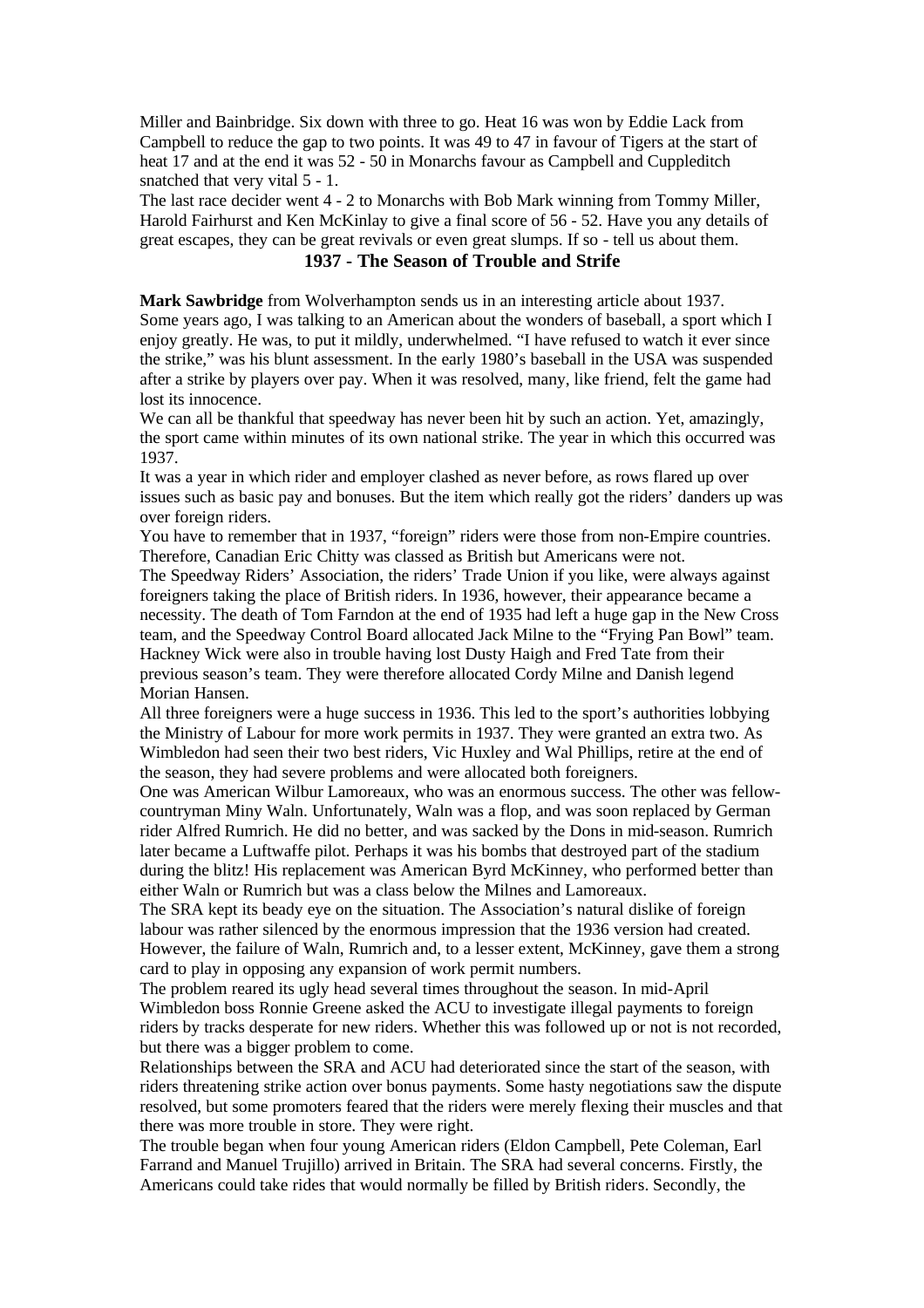National League promoters would be keen to fit any of them, who looked like potential stars, into their teams, again pushing British riders out of work. Thirdly, if the troupe rode at Provincial League (speedway's lower league) circuits and were a success, fans would demand to see them and, perhaps others, with the effect that the Provincial League would start losing its popularity.

The SRA then threatened that they would take strike action commencing on Monday July 26th, if the issue had not been resolved. Bare in mind that the Association only wrote to the ACU on Wednesday 21st July, hardly giving time for the ACU to draft an appropriate response.

The Speedway Control Board met on Friday July 23rd. In a stern reply, the SCB stated that their initial response was to call the riders' bluff, as they considered the threat of strike action was "undignified and unconstitutional." The SCB also chided them for not finding out the full facts before issuing their letter. It appeared that the SCB negotiated terms with the Ministry of Labour before allowing the American riders to have work permits. The agreement stated that the permits lasted for three months only, that the riders were not allowed to become registered members of any club, that they could not ride in league or cup fixtures and that they could not take over or operate a speedway track in this country.

The letter went on to insist that the riders withdraw their threatened strike action immediately and that any failure to do do, or any similar future demands, may lead to official recognition of the SRA being withdrawn. It was stern stuff which was bound to get an equally confrontational reply from the riders.

That came in a swift response from the SRA. Kenneth Duthie stated that the SCB's suggestions were "not satisfactory" and that the crisis could have been avoided if the Association had been consulted before the Americans were invited to Britain. Furthermore, Duthie made a reasonable point that the Board had reneged on an agreement at the start of the season which stated that work permits would only be requested in circumstances where a team was under-strength. Anyhow, the failure of Waln and Rumrich at Wimbledon showed that foreigners were not necessarily better than their British counterparts.

The ACU batted the problem over to the promoters who were, after all, responsible for the new Americans arriving in Britain, The following Sunday, one day before the strike deadline, the promoters met at Wembley Stadium. The meeting was described by Speedway News as "scarcely a harmonious occasion." Terms were drawn up which stated that: (a) the only foreigners allowed in National or Provincial League speedway for the rest of the 1937 season and in 1938 would be the existing five; (b) that the four new Americans only ride on Provincial League circuits; (c) that they could take part in any meeting apart from League and Cup matches and (d) they would form an international team to compete in five test matches. A meeting of the SRA was held in the dressing rooms at Wimbledon, twenty minutes before the strike deadline. The riders accepted the terms, provided that they were ratified by the Speedway Control Board. This was swiftly concluded and strike action was avoided. In the 65 years following this incident, speedway racing has never been so close to a national rider's strike. Let us hope it stays that way.

# **Clem Beckett's Crash Helmet**

**Norman Briggs** from Manchester writes to tell us that a crash helmet which belonged to Clem "Daredevil" Beckett has been donated to the Oldham Galleries, a local museum. Clem was a blacksmith who took up the dirt track sport with some gusto and lived up to his nickname adopting a somewhat forceful style of riding. He was killed in Spain during the fighting in the Civil War.

It is a pity more places don't have an interest in their speedway history. It might be worth finding out what local coverage there is in various speedway towns - anyone interested in having a go?

#### **Welcome Back Plymouth**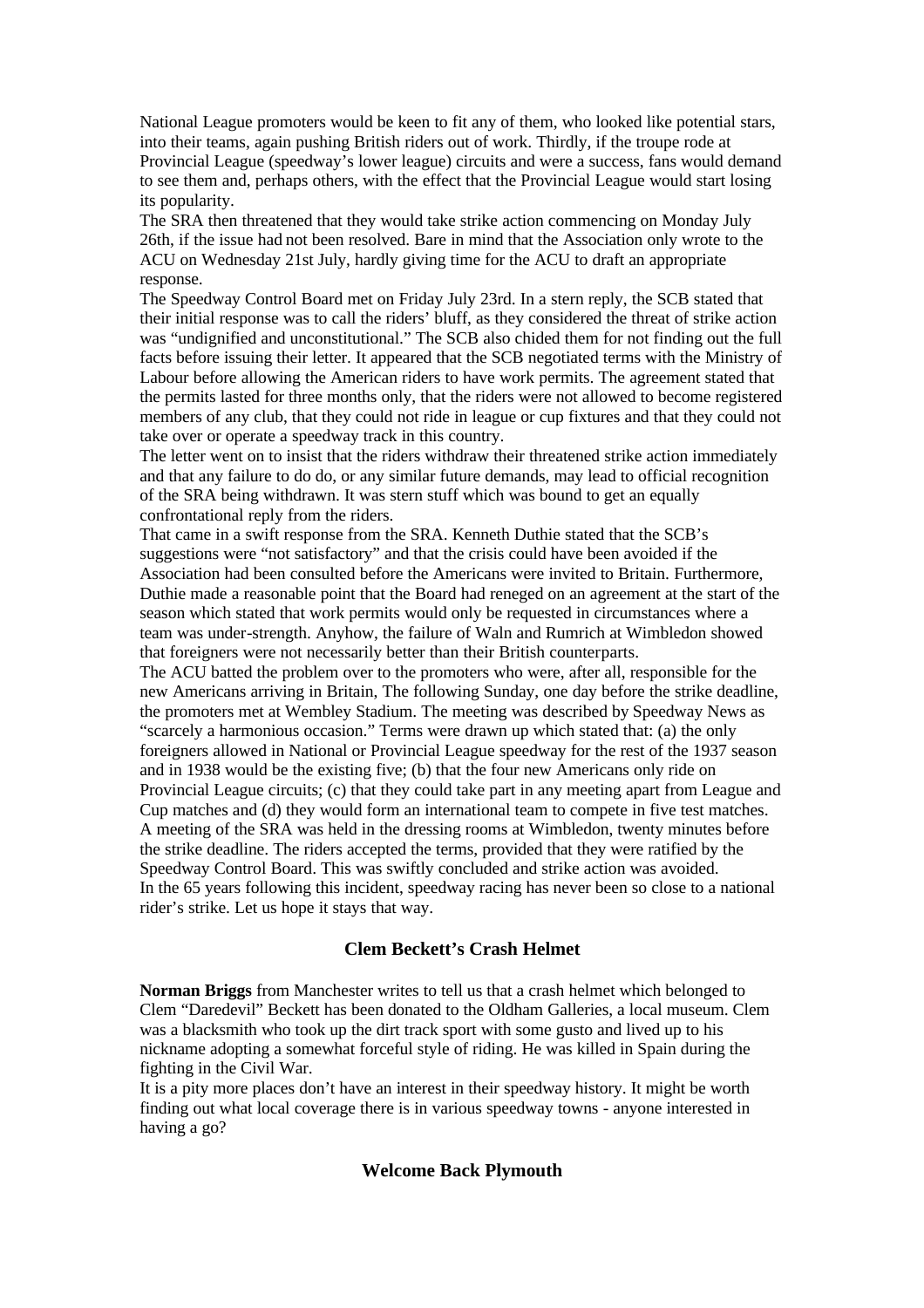The closure of St Austell / Trelawny was a downer and the last ditch efforts to salvage a season failed, but it looks that there will be a bit less gloom down in the South West of England with the news that speedway is about to return to Francis Drake country. Let us wish the new venture in Plymouth all the luck in the world and we look forward to chronicling the opening date, track length and track address.

### **Team Nicknames - Was Speedway The First To Use Them?**

I don't suppose that I am the only one who has had the thought but may be there is someone out there with an all round perception of sport who can provide an answer. Am I talking a load of old rubbish or not?

The notion I have is that speedway was the first sport to adopt team nicknames. Off the top of my head I can't think who was first but Belle Vue must be an obvious candidate with the Ace motif on their very early team race jackets. I'm sure that at the same time I've seen reference to The Blades from Sheffield and the Pensioners for Stamford Bridge (Chelsea's speedway.) Certainly the idea of naming teams has fairly caught on in a number of sports since those early days. I think ice hockey was probably among the next sports to adopt this - the 1950s speedway magazines of the winter months chronicling the ice action of Monarchs, Lions, Rockets and so on.

Football teams have had nicknames but apart from West Ham few have a name associated with them - West Ham sharing the name with the speedway team from the area - the Hammers. While Aberdeen has the Dons the idea has not really taken off in that vastly overrated and over-exposed sport.

In more recent times rugby has adopted names and we have seen the Bradford Bulls (?) take over Odsal in Bradford before moving on ? and so on. Maybe we should be more positive about the good things speedway has passed on to other sports. Other sports such as basketball and baseball use team names - maybe we influenced them too - and what about cricket - once the staid white flannels - did the colourful leathers encourage a change in this sport too? As ever I look to you out there for an answer. **Jim Henry**

**Deadline for items for next edition is : 30th April 2004 The Speedway Researcher is edited and published by : Graham Fraser Jim Henry 7 B Bruce Street, 90 Greenend Gardens, Stirling, FK8 1PD Edinburgh, EH17 7QH Tel : 01786 471992 Tel : 0131 664 7185 24**